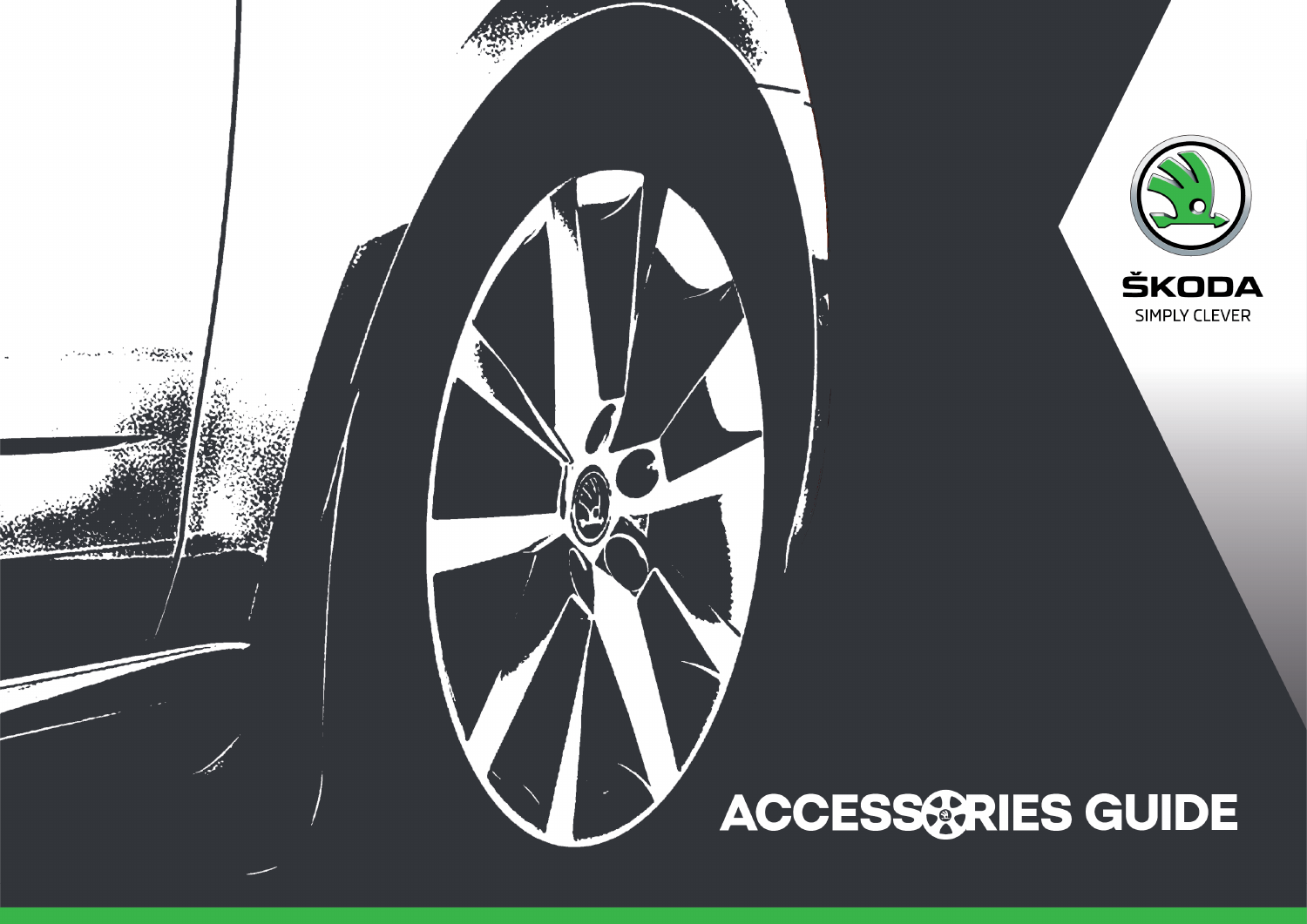| - Part No. | 5E3061580                     |
|------------|-------------------------------|
|            | Description   Mat Over Tunnel |
| <b>MRP</b> | - 799'                        |



| Part No.   | 5E3075111                    |
|------------|------------------------------|
|            | Description   Front Mud Flap |
| <b>MRP</b> | 1499                         |



| Part No. | 5E3075101                   |
|----------|-----------------------------|
|          | Description   Rear Mud Flap |
| MRP      | 1499                        |



| Part No.   | 5E8061500                            |
|------------|--------------------------------------|
|            | Description   All weather floor mats |
| <b>MRP</b> | 3499                                 |



# OCTAVIA



The ŠKODA OCTAVIA is a perfect blend of timeless elegance and superior power. With accessories that add to your comfort, this car gives you everything you need and more. An overachiever in all its endeavours, it's the companion you've been waiting for.

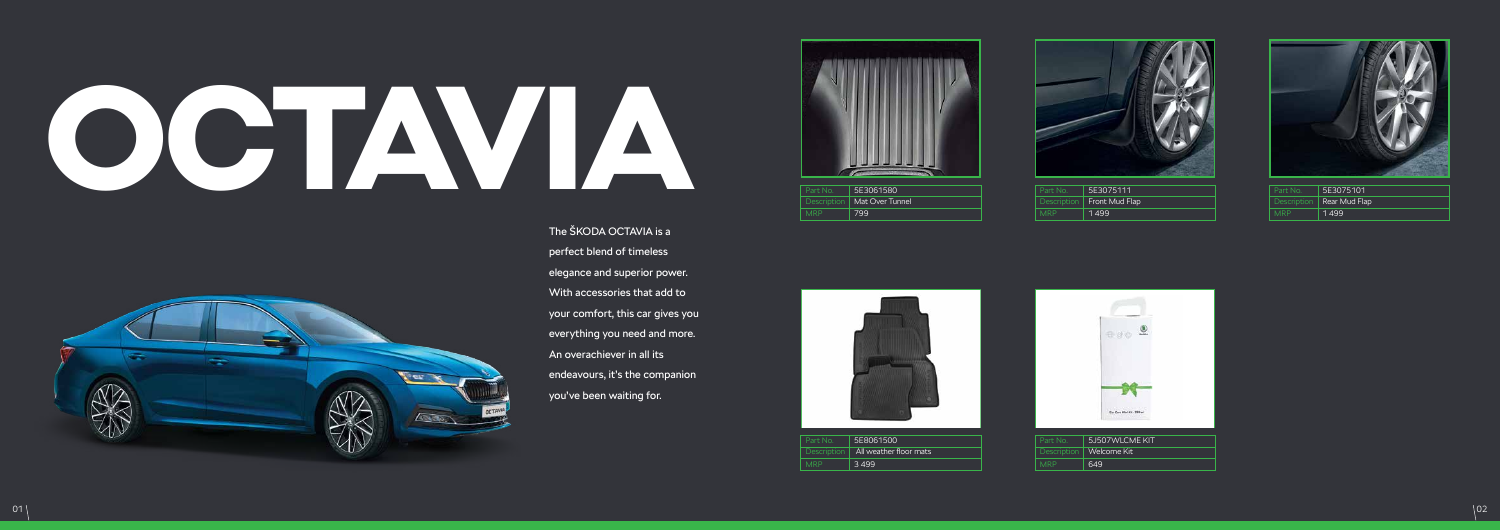

| Part No.                 | 5JR800OCT IND |
|--------------------------|---------------|
| Description   Body Cover |               |
| <b>MRP</b>               | 999           |



| Part No.   | $\parallel$ LOC084508 FOM    |
|------------|------------------------------|
|            | Description   Cushion Pillow |
| <b>MRP</b> | $ 1413\rangle$               |



| Part No.   | 3V0061127                           |
|------------|-------------------------------------|
|            | Description   Smart Holder - Hanger |
| <b>MRP</b> | 2 2 5 0                             |



| Part No.   | 3V0061126                         |
|------------|-----------------------------------|
|            | Description   Smart Holder - Hook |
| <b>MRP</b> | -999                              |



| l Part No. | 3V0 061 129                             |
|------------|-----------------------------------------|
|            | Description   Smart Holder - Multimedia |
| MRP        | 1946                                    |

| Part No.               | 000 087 600G 9B9 |
|------------------------|------------------|
| Description   Umbrella |                  |
| MRP                    | 2791             |

| Part No.                 | 5JA061107 9B9' |
|--------------------------|----------------|
| Description   Litter Bin |                |
| <b>MRP</b>               | 1 1 5 5        |



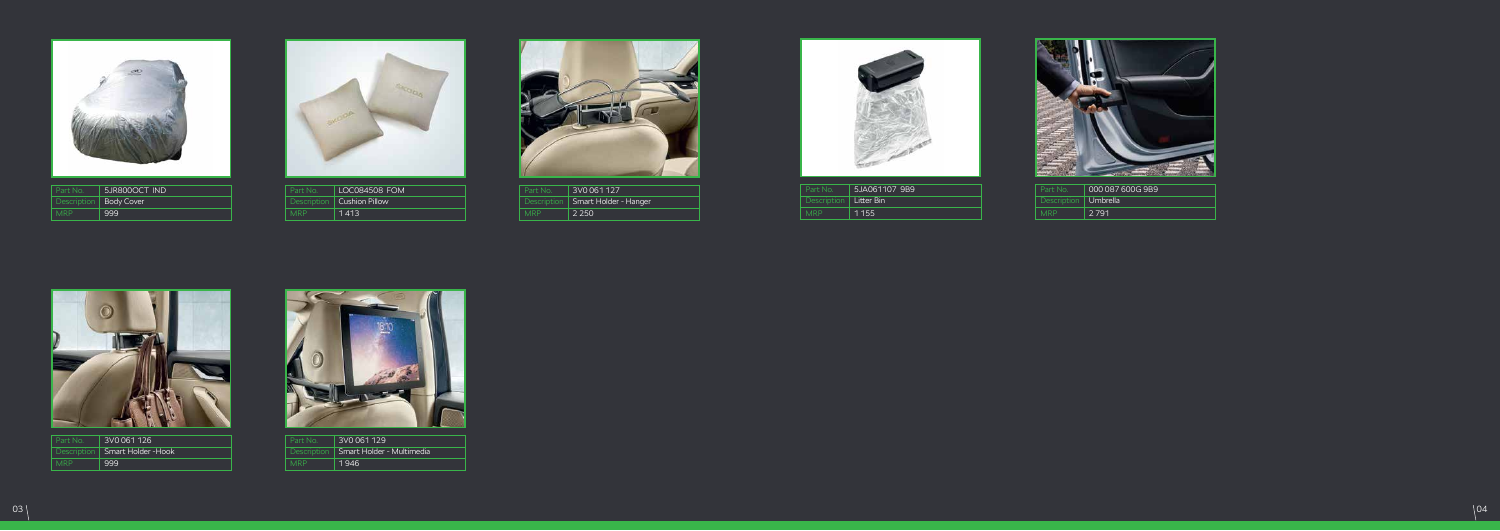| Part No.              | 5J507CORL DL2 |
|-----------------------|---------------|
| Description   Dustbin |               |
| <b>MRP</b>            | 129           |



## COMMON ACCESSORIES



| Part No.   | 5.15-07C-ORL--CL2           |
|------------|-----------------------------|
|            | Description   Car Organiser |
| <b>MRP</b> | 869                         |



| Part No. | 5.15-061-PER-A            |
|----------|---------------------------|
|          | Description   Car Perfume |
| MRP      | 216                       |



| Part No.   | 5J508MCCK                           |
|------------|-------------------------------------|
|            | Description   KIT Mini Car Care Kit |
| <b>MRP</b> | -499                                |

|          | $\Xi$ of<br>$\overline{\phantom{a}}$ |  |
|----------|--------------------------------------|--|
|          | Cor Cars Mini 43 - 210 ml            |  |
| Part No. | 5J507WLCME KIT                       |  |

| Part No.   | 5J507WLCME KIT            |
|------------|---------------------------|
|            | Description   Welcome Kit |
| <b>MRP</b> | 649'                      |



| Part No.   | 5J5080004 DPC                      |
|------------|------------------------------------|
|            | Description   Dog Protective Cover |
| <b>MRP</b> | 1999                               |







| Part No.   | 00007CORLTPKIT                          |
|------------|-----------------------------------------|
|            | Description   Tire Puncture Repair Kit* |
| <b>MRP</b> | 279                                     |

| Part No.   | 6.JM051443                |
|------------|---------------------------|
|            | Description   USB Charger |
| <b>MRP</b> | 1 3 9 9                   |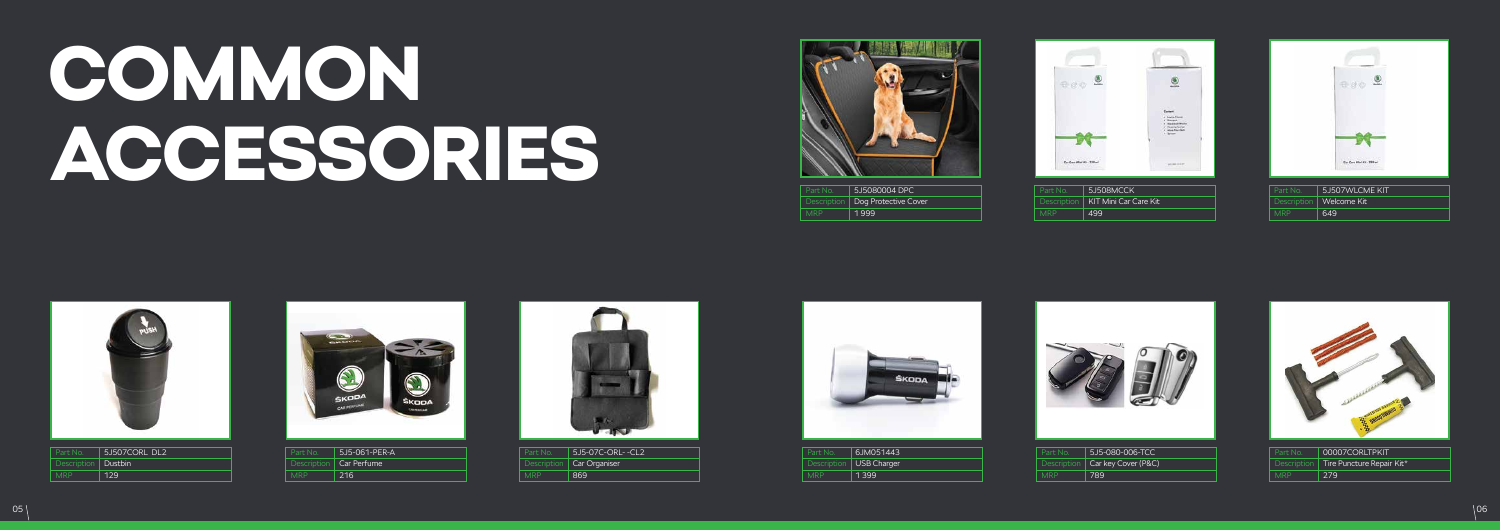| Part No.                | 5.1508AFSL 001 |
|-------------------------|----------------|
| Description   Trash Bag |                |
| MRP                     | 1 1 9 9        |



| Part No.   | 6JM093101                       |
|------------|---------------------------------|
|            | Description   Car Safety Hammer |
| <b>MRP</b> | 569                             |





| Part No.           | 5.J508PERF                                     |
|--------------------|------------------------------------------------|
| <b>Description</b> | BOT Car Perfume Bottle<br>(Crystalline Design) |
| <b>MRP</b>         | 1 099(Perfume), 279(Refill),                   |



| Part No.         | 6JM07CORLBTORG                   |
|------------------|----------------------------------|
|                  | Description   Car Boot Organiser |
| MRP <sup>1</sup> | 1 3 9 9                          |



| Part No.               | 000087600SKUMB |
|------------------------|----------------|
| Description   Umbrella |                |
| MRP                    | 699            |



| Part No.   | 6JM071211 ICB                        |
|------------|--------------------------------------|
|            | Description   Tyre Inflator Case Bag |
| <b>MRP</b> | 299                                  |

| Part No.   | 00007CORLWRFLM                     |
|------------|------------------------------------|
|            | Description   Water Repellent Film |
| <b>MRP</b> | 349                                |



| Part No. | 000051510S                    |
|----------|-------------------------------|
|          | Description   Dual Port Cable |
| MRP      | 1 2 9 9                       |



| Part No.   | 6JM051444                      |
|------------|--------------------------------|
|            | Description   USB C-type Cable |
| <b>MRP</b> | 349                            |



| Part No.   | 6JM071211                   |
|------------|-----------------------------|
|            | Description   Tyre Inflator |
| <b>MRP</b> | 2499                        |

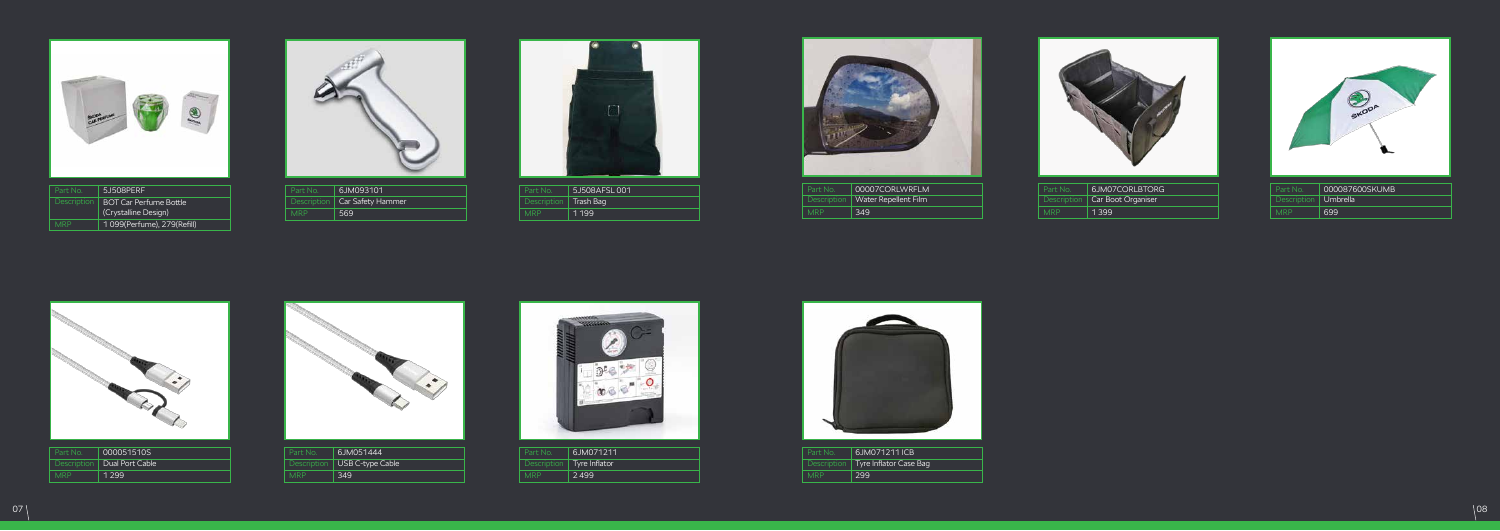| Part No.   | 5J5-07C-ORL- - CL7             |
|------------|--------------------------------|
|            | Description   Microfiber Cloth |
| <b>MRP</b> | -85                            |



| Part No. | 5J507CORL DL1                         |
|----------|---------------------------------------|
|          | Description   Partition Flexible Type |
| MRP      | 749                                   |

| Part No.   | 5J5-07C-ORL- -CL6                        |
|------------|------------------------------------------|
|            | Description   Wet Tissue Without Alcohol |
| <b>MRP</b> | 108                                      |







## HYGIENE ACCESSORIES



| Part No.   | 5J507CORL DL3                   |
|------------|---------------------------------|
|            | Description   Corona Safety Key |
| <b>MRP</b> | 1275                            |